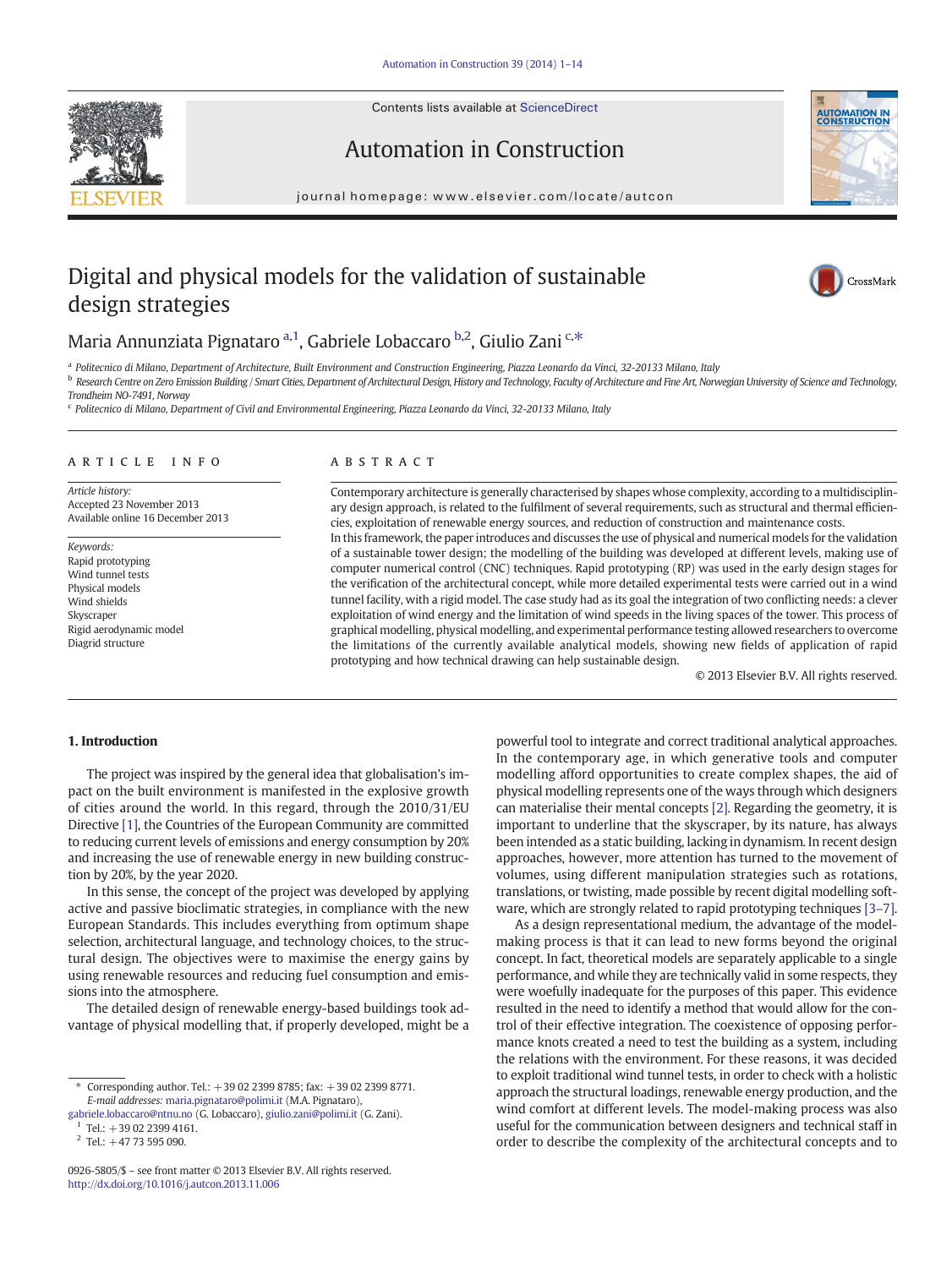develop the construction of the final model [\[8\]](#page--1-0). The models generally serve as intermediaries between design and construction. This technique is hundreds of years old; many great architects, like Michelangelo [\[9\]](#page--1-0) and Palladio [\[10\],](#page--1-0) have already used physical models to explain construction techniques, building structures, and inner space ambience to clients and workers.

#### 2. Theoretical framework

The creative and artistic process is characterised by different kinds of representation: architects, for example, explore many design possibilities through design sketching, hard-line drawings, and physical models, manufacturing artefacts for the exploration of diverse ideas [\[11\].](#page--1-0) Currently, the development of advance technologies, such as generative modelling tools with parametric transformations and CAD scripting, provides an opportunity for architects to control the building's development at the first stages of the design process by calculating the optimised shape and the best organisation of the inner space in order to reduce the total amount of energy demand and to achieve the standards of energy efficiency. However, nowadays, it is a common practice for designers to use the CAD–CAM technologies only in the concluding stages of the design process.

This paper presents the key aspects of the methodological framework to build physical models at various scales using different materials and techniques as part of the entire creative design process from the beginning to the end. RP is used as a design methodology in support of a paperless design and construction process.

RP is one half of a bigger field identified as digital fabrication (DF), a field that spans the application of RP for design and CAD–CAM for construction [\[12\].](#page--1-0) RP has been used mainly by product and industrial designers to demonstrate design concepts to clients through physical models. There are three principal types of RP techniques. First, 2D cutting devices such as vinyl and laser cutters are most frequently used by designers and architects to produce models of various scales and materials. Second, subtractive devices in the form of milling machines for desktop design carve from foam or other softer materials. Finally, additive manufacturing devices build solid models from loose powders or liquefied plastics. All three manufacturing types are generically known as CNC devices, and they are intended to translate from RP devices to real-world construction.

One of the main features of digital fabrication is the high quality of its output. It is possible to reach high levels of accuracy with both 3D models and laser cutting technologies, especially for complex designs. The creative process for producing variations of a single model or different models at various stages of design is supported by the RP technique. The potential applications of the RP modelling technique not only are useful in the design and construction process, but they also have certain didactic advantages that support the acquisition of knowledge and design procedural structures [\[13\],](#page--1-0) such as those presented in this paper.

This paper describes three areas of research and design practice using RP. The first is the exploitation of RP in the early stage of design and the creation of designs as 3D shapes putting attention on the verification of architectural concepts and spaces. The second area is an emerging interest in the functional building model as a prototype for structure validation through test campaigns in wind tunnels. The action of the incident wind on a structure and its response to this environmental action are difficult to assess, but are of fundamental importance in the design of buildings and other civil facilities. The pattern of flow around a building and the corresponding pressure field is a very complex phenomenon; despite the available computing potential, both analytical and numerical approaches may lead to unsatisfactory approximations, in particular if applied to complex building shapes. This is because refined numerical models cannot disregard a proper calibration procedure based on experimental data and should be hence validated with regard to direct measurements [\[14\]](#page--1-0).

The third and final area of research is the production of a 1/250 scale model, completely produced by RP technique, for the validation of building functionality and architectural concept as well for the aesthetic and communication skills of the model presented in the Culture Nature exhibition, a collateral event of the 12th International Architecture Exhibition Biennale of Venice [\(Fig. 1b](#page--1-0)).

The work presented here attempts to synthesize the conceptual stage materialisation through RP and construction information modelling. We demonstrate that the process of design is situated between conceptual design and building product modelling as a construction information model.

#### 3. Design concept of the sustainable tower

The project area is located between the historical city of Roman origin, characterised by orthogonal street distribution, and the rest of the city of Turin, successively developed with a freer grid. This area was part of a wider refurbishment programme proposed to compensate for the almost total absence of green parks in the urban area, by creating an urban boulevard with trees and connecting the two parts of the city originally divided by the railway [\(Fig. 2](#page--1-0)).

The proposed skyscraper and the nearby railway station of Porta Susa constitute a place in the middle of change. This concept is embodied by the lines that move from the beginning of the lot (from the side toward the old passenger building of Porta Susa) enhancing their dynamism to totally break the historical rigid scheme. Everything flows in a vortex of sinuous lines, culminating in the tower that is the epicentre of the whole movement that continues up to its top, finally vanishing in the air. It is a building born from the earth and returned to it through a natural cycle: this was the generating concept of the project.

To minimize the environmental impact on the existing context, more attention was paid to the shape and orientation of the building, service location, finishing materials able to guarantee protection from solar radiation, integration of energy plants at different building levels, and natural ventilation.

The peculiarities of the project that made it necessary to conduct an experimental check and process various physical models were many and closely integrated. With reference to the envelope, the building façades were oriented according to different functional purposes: for the residences, a maximum south/southeast exposure facing the urban park, with the integration of a greenhouse system able to collect free energy contributions during colder seasons; for the hotel rooms, characterised by a lower residence time, a northeast fenestration with an urban skyline view was chosen; and finally, for the common spaces, an east–west orientation was designed in order to guarantee panoramic views of the city, the Alps, and the Mole Antonelliana.

The spatial solution included two buildings: the first, with an elliptic shape, for hotels and offices, and the second, curved and parallel to the perimeter, for residences. The two substructures were spaced so as to generate a central common area – aligned in an east/west direction – properly shaped in order to accelerate the incoming wind flow, improving natural ventilation and wind energy capture. The air passing through the inner living spaces contributes to the energy efficiency by producing natural air conditioning, which maintains the health of public spaces and is able to generate a level of environmental comfort consistent with the needs of the inhabitants. This, together with a maximisation of south exposure, was one of the energetic strategies considered in the development of the project, in order to achieve the integration of all renewable energy sources ([Fig. 3](#page--1-0)).

The project provides a vertical succession of villages, each of which is characterised by the presence of a covered public square equipped with shops and hotel lobbies, overlooked by five more storeys of residences, hotels, and offices. The plan grows vertically with a complex volume, surrounded by an external diagrid structure modelled with a waisted silhouette which recalls the typical shape of a female bust and offers, at the same time, larger commercial areas at the base and the top of